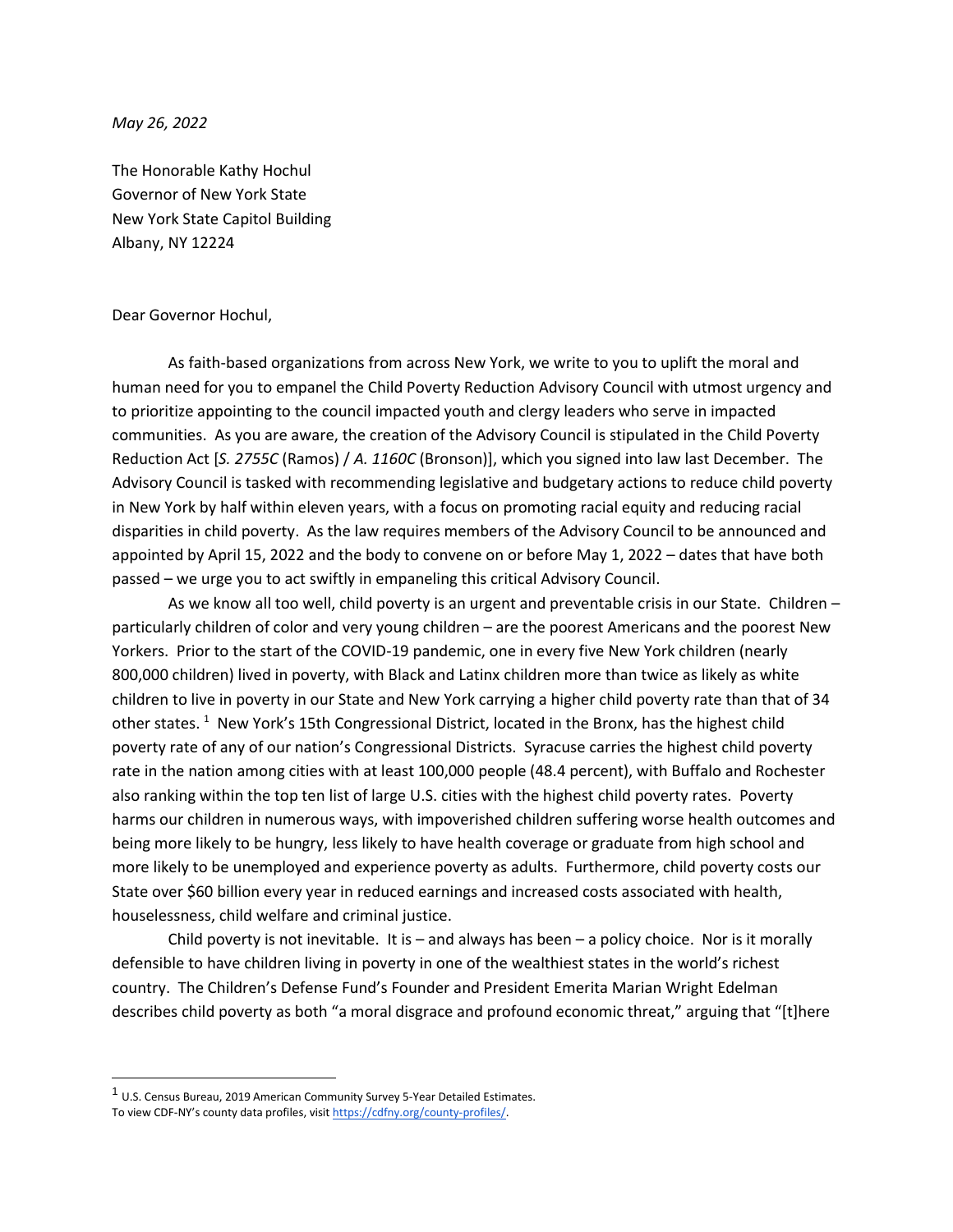is no excuse for allowing needless child suffering in our land of tremendous affluence."  $^2$  As organizations of faith, we urge you to take tangible steps to right this moral stain on our State's character.

This year's State Budget missed critical opportunities to invest in children, youth and families, through such actions as continuing New York's exclusion of children under four from the Empire State Child Credit, unjustly excluding undocumented children from child care investments and failing to guarantee continuous health coverage the first three years of a child's life. These and other missed opportunities illustrate the danger of decisions made in the absence of intent to reduce child poverty and underscore the vital need to assess the impacts that legislative and budgetary decisions can have on the wellbeing of our children, youth and families.

We thereby collectively implore you to center the needs of the youngest and most marginalized New Yorkers and to realign our State's moral compass by acting swiftly to convene the Child Poverty Reduction Advisory Council without further delay. It is past time to prioritize ending child poverty in New York. The faith community is watching and awaiting the convening of this moral council, which must include the voices of impacted youth and clergy leaders who serve in impacted communities.

Sincerely,

**Children's Defense Fund – New York** *Kercena A. Dozier, Executive* 

**Antioch Baptist Church** *Rev. Dr. Shon Adkins, Pastor*

*Director*







**Bethel African Methodist Episcopal Church** *Rev. Paul Thomas, Pastor*

<sup>2</sup> Children's Defense Fund, "Ending Child Poverty Now," April 2019, <u>https://www.childrensdefense.org/wp-content/uploads/2019/04/Ending-</u> [Child-Poverty-2019.pdf.](https://www.childrensdefense.org/wp-content/uploads/2019/04/Ending-Child-Poverty-2019.pdf)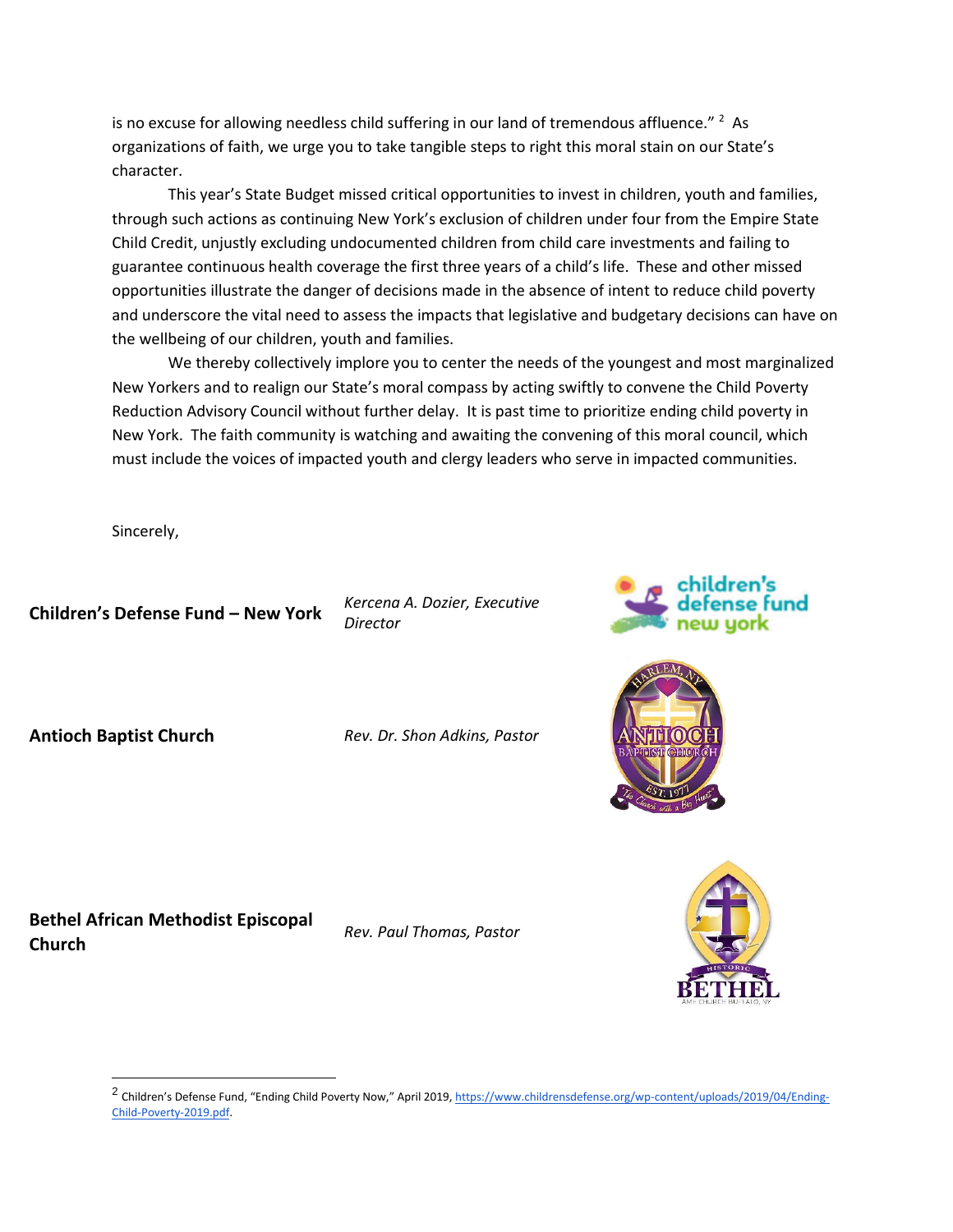**Bethel Gospel Assembly, Inc.** *Carlton T. Brown, Bishop*

**Catholic Charities Family & Community Services**

*Marcus Ebenhoe, Director of Advocacy*

**Church Women United in New York State**

*Mary Smith, Communications Director*

**Faith in New York** *Crystal Walthall, Executive Director*

**Federation of Protestant Welfare Agencies (FPWA)**

**First Corinthian Baptist Church (FCBC)**

**First Presbyterian Church of Forest Hills** *Rev. Jeffrey Courter, Interim Pastor*

*Raysa S. Rodriguez, Chief Program and Policy Officer*

*Michael A. Walrond, Jr., Senior Pastor*

**Garden of Gethsemane Ministries** *Apostle Dr. Staci Ramos, Founder & Senior Pastor*





Family and Community Services











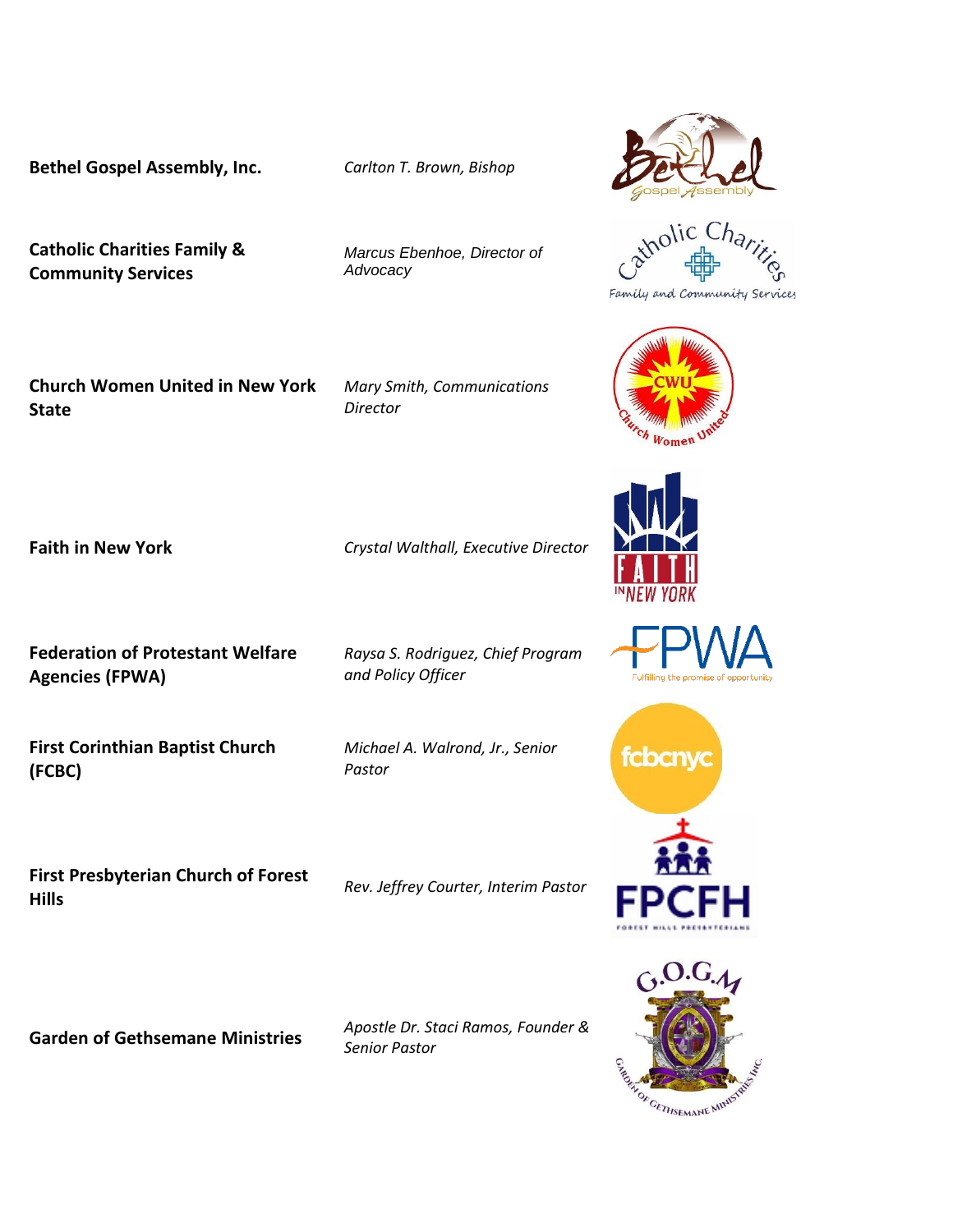**Imani's Quest Ministries** *Rev. Yolanda Brown, Pastor*



**Interfaith Public Health Network** *Robert Pezzolesi, Convener*



**Macedonia Missionary Baptist Church of Buffalo, New York**

**Middle Collegiate Church**

**New York Disaster Interfaith Services**

**New York State Council of Churches** *Rev. Peter Cook, Executive Director*

**Park Avenue Christian Church** *Pastor Kaji Douša, Senior Pastor*

*Rev. Julian Armand Cook, Senior Pastor*

*Rev. Dr. Jacqui Lewis, Senior Minister for Public Theology and Transformation & Chief of Staff*

*Peter B. Gudaitis, M.Div., Executive Director & CEO*







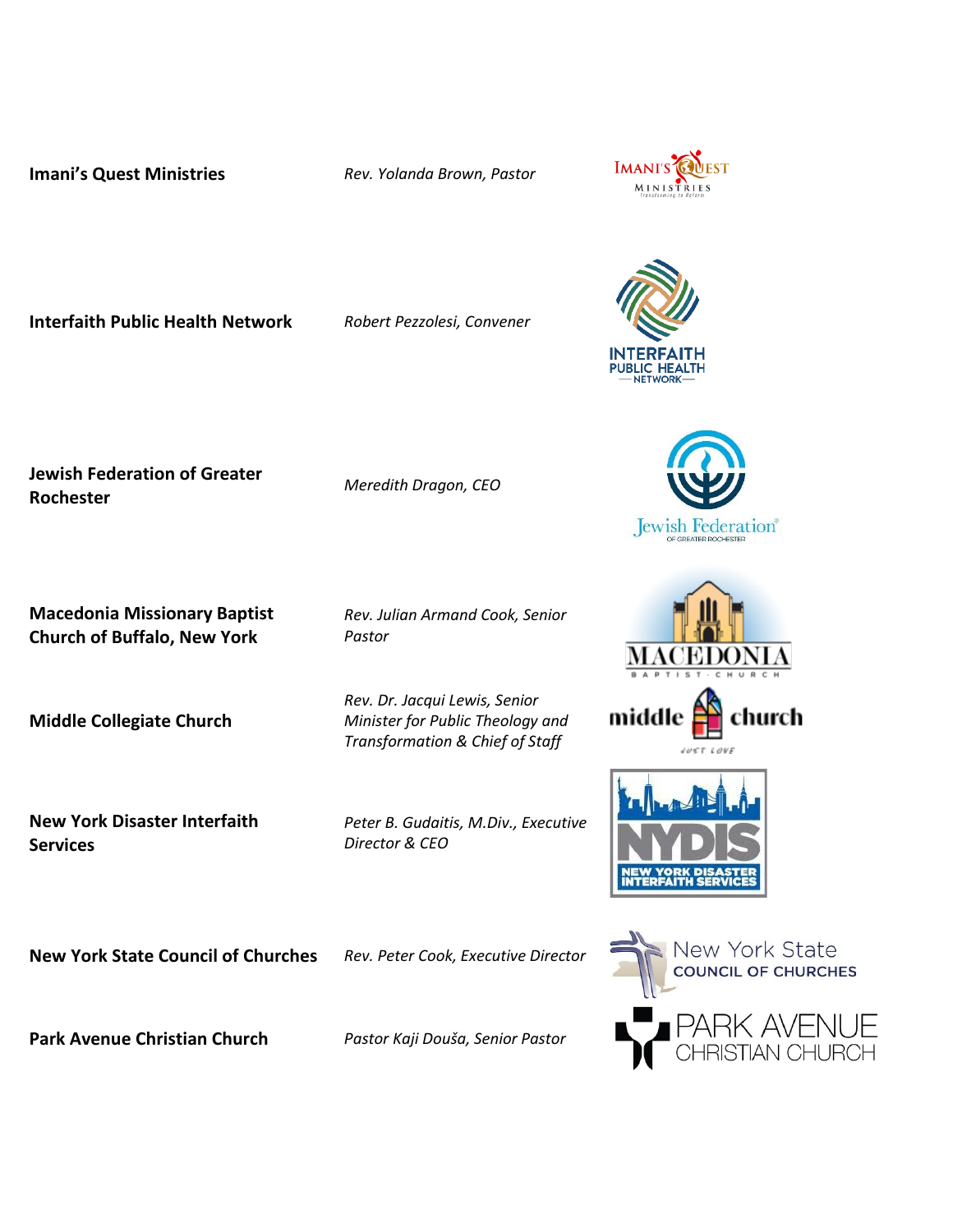**Prophetic Whirlwind Ministries** *Apostle Onleilove Chika Alston,* 

**Quarryville United Methodist Church** *Eugene Knoth, Pastor*

**RocACTS (Rochester Alliance of Communities Transforming Society)** *Dr. Gayle Harrison, Board President*

**Rochester Coalition for Public Education** *Dan Drmacich, Coordinator*

**Sisters of St. Dominic of Blauvelt, New York**

*Sr. Joan Agro, OP, Congregational Secretary*

**Sisters of St. Joseph of Rochester**

*Sister Phyllis Tierney, Coordinator, Sisters of St. Joseph Office of Justice and Peace*













**Queens Baptist Church** *Rev. Brian C. Ellis-Gibbs, Pastor*

*Founder*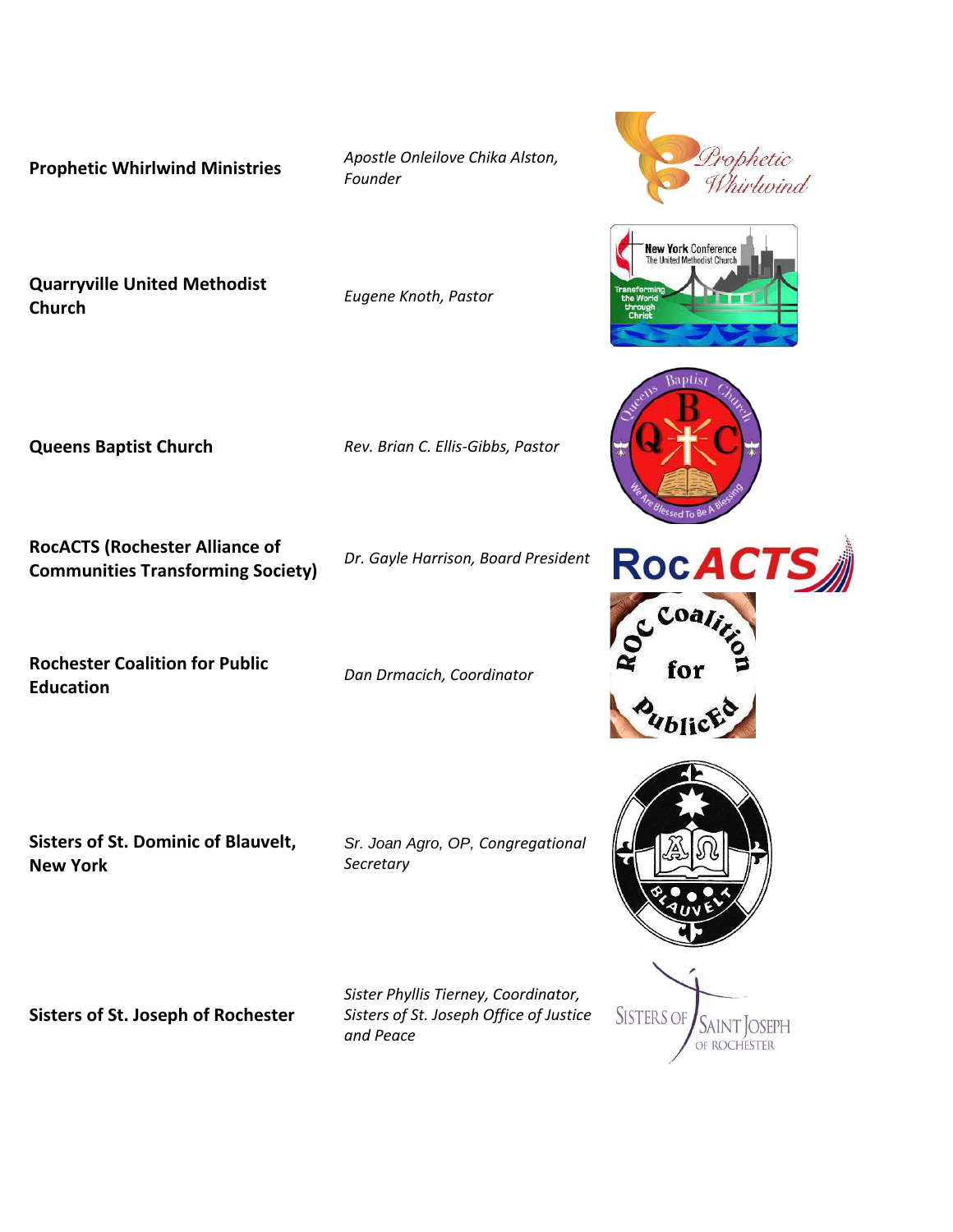**St. Paul's Evangelical Lutheran Church** *Jim O'Hanlon, Pastor*

**The Black Church Center for Justice and Equality** *Rev. Dr. Willie Francois III, President*

**The Church of the Ascension in the City of New York** *Elizabeth G. Maxwell, Rector*

**The Double Love Experience Church** *Rev. Andrew Wilkes, Co-Pastor*

**The Interfaith Center of New York** *Rev. Dr. Chloe Breyer, Executive* 

**The Riverside Church in the City of New York**

*Director*

*Rev. Michael Livingston, Interim Senior Minister*